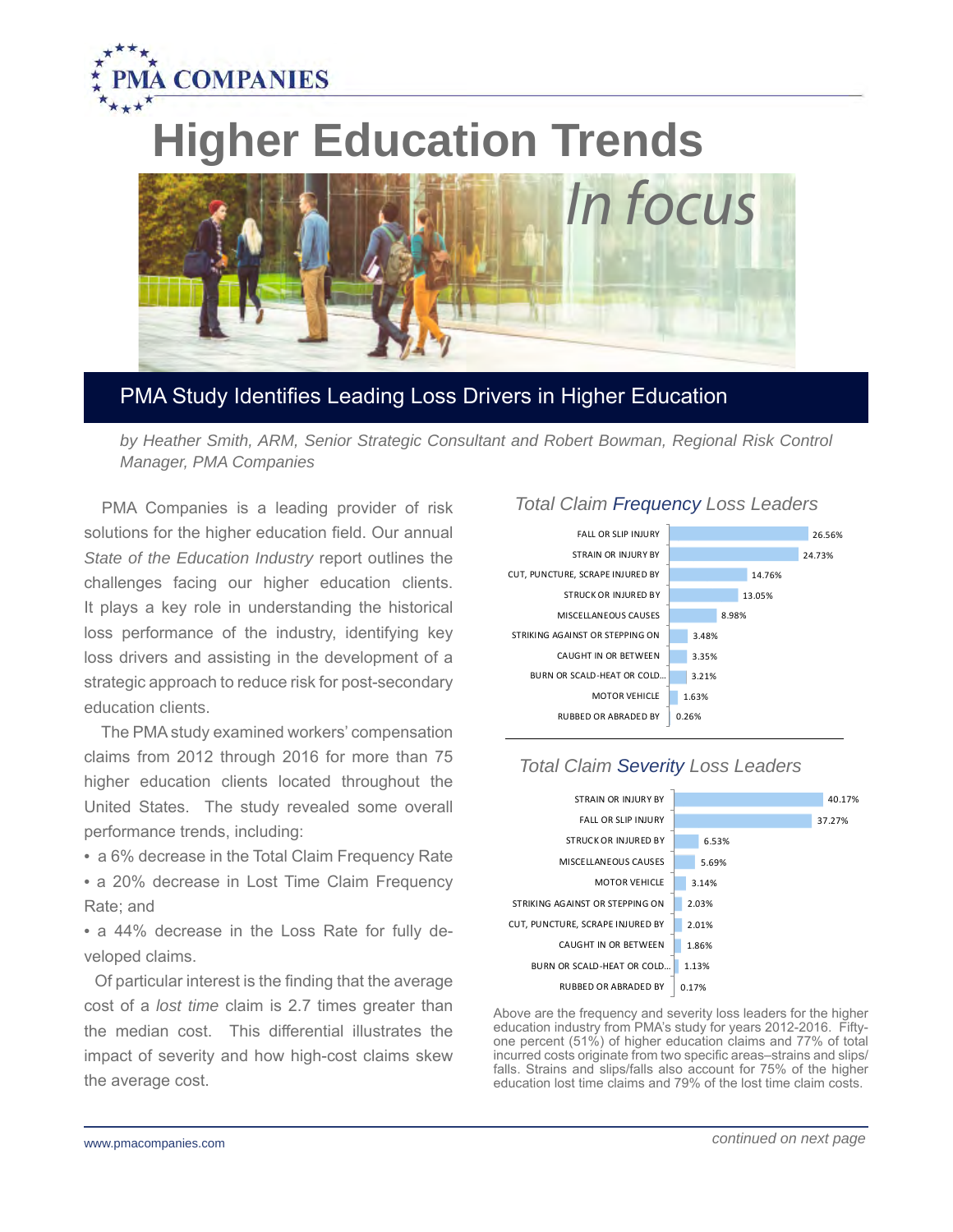## PMA Study Identifies Leading Loss Drivers in Higher Education *(continued)*

The study also shows that 51% of higher education claims and 77% of total incurred costs originate from two specific areas – strains and slips/falls. Strains and slips/falls also accounted for 75% of the higher education lost time claims and 79% of the lost time claim costs. However, from 2012-2016, we've seen approximately a 10% decline in both the strain and slip/fall total claim frequency rates. Notably, the frequency rate of strains and slips/falls resulting in lost time decreased by 39% and 3%, respectively.

The study further revealed strain and slip/fall

*Custodian, Housekeeping and Janitorial positions experience the most strain and slip/fall claims in higher education.* 

loss source trends. The most common cause of strains involves lifting (34%). In addition, the greatest number of strain claims occur between the months of August through October, which aligns with the new academic year. Regarding slip/fall claims, 31% of claims were not classified with the second leading cause involving falls on same level (19.8%). The highest occurrence of slip/fall claims historically occur between January and February (inclement winter weather in many areas) and also between August and October. Forty percent (40%) of the claims occurring between January and February are attributed to ice and snow. Custodian, Housekeeping and Janitorial positions experience the most strain and slip/fall claims in higher education.

 Employee factors, regarded as non-occupational factors, were also evaluated in the study. The results indicate that the percentage of total claims and costs both increase with the employee's length of service

#### *Tenure and Age of Employee at Accident - Number of Claims Reported*

|                    | $15-24$ | 25-39  | 40-49  | 50-64  | 65+   | Total   |
|--------------------|---------|--------|--------|--------|-------|---------|
| $\leq 1$           | 4.95%   | 6.43%  | 1.88%  | 1.97%  | 0.18% | 15.41%  |
| $1-2$              | 2.92%   | 7.86%  | 2.76%  | 2.63%  | 0.18% | 16.35%  |
| $3-9$              | 1.20%   | 10.09% | 6.71%  | 9.46%  | 0.98% | 28.44%  |
| $10+$              | 0.07%   | 3.49%  | 9.29%  | 23.34% | 3.61% | 39.80%  |
| <b>Grand Total</b> | 9.14%   | 27.88% | 20.64% | 37,40% | 4.95% | 100.00% |

These heat maps demonstrate that employees between the ages of 50-64 with over 10 years of tenure experience the most frequency (23%) and severity (33%) of claims in higher education.

### *Tenure and Age of Employee at Accident - Total Incurred Dollars*

|                    | $15-24$ | 25-39   | 40-49  | 50-64  | 65+   | Total   |
|--------------------|---------|---------|--------|--------|-------|---------|
| $\leq 1$           | 0.94%   | 1.89%   | 2.19%  | 2.54%  | 0.14% | 7.70%   |
| $1-2$              | 0.56%   | 359%    | 2.35%  | 3.44%  | 0.48% | 10.43%  |
| $3-9$              | 0.34%   | 6.35%   | 6.55%  | 13.50% | 2.24% | 28.98%  |
| $10+$              | 0.01%   | 3 2 1 % | 11.29% | 33.36% | 5.02% | 52.89%  |
| <b>Grand Total</b> | 1.85%   | 15.04%  | 22.38% | 52.85% | 7.88% | 100.00% |

*continued on next page*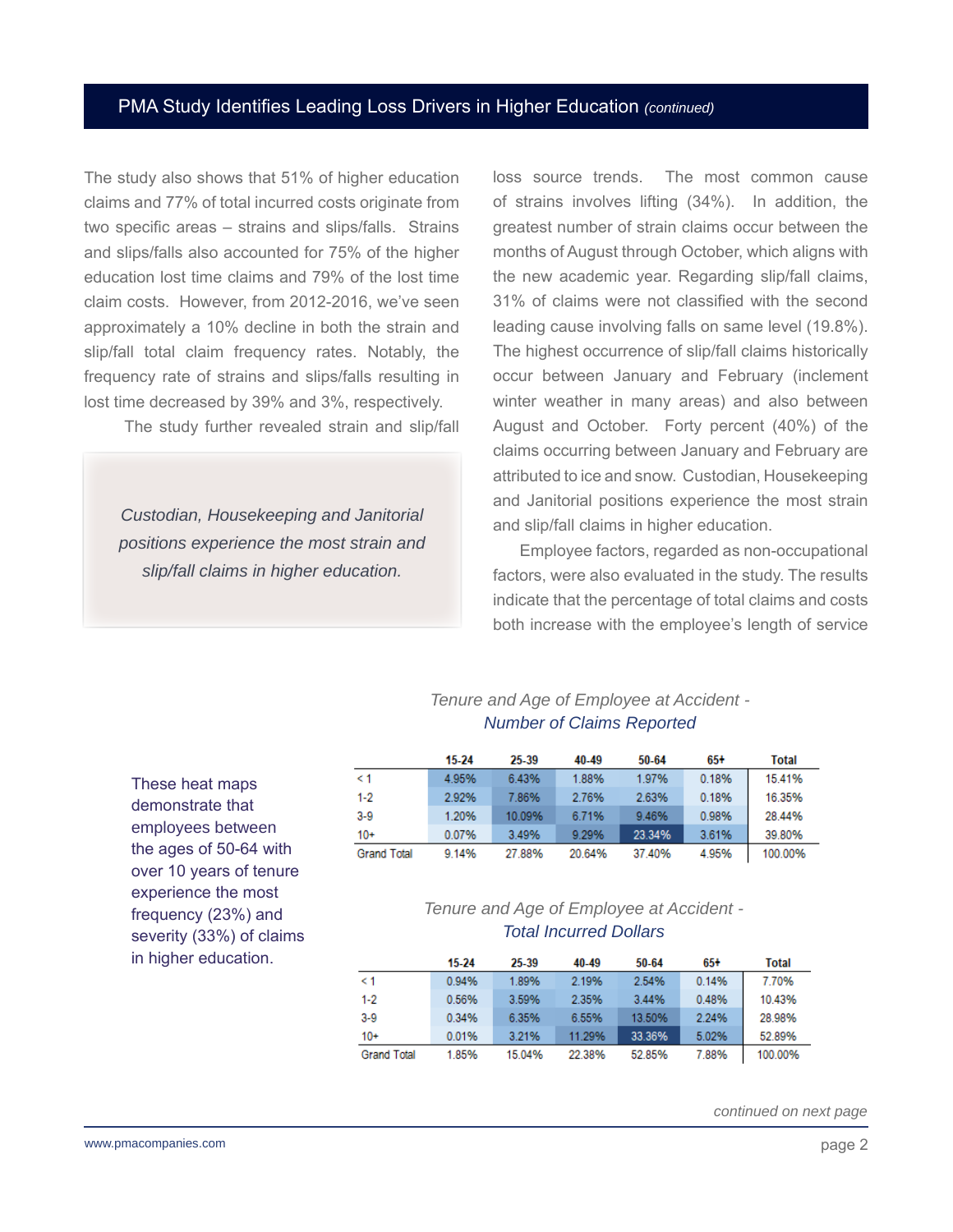#### PMA Study Identifies Leading Loss Drivers in Higher Education *(continued)*

and age. Specifically, employees between the ages of 50-64 with over 10 years of tenure experienced the greatest frequency (23%) and severity (33%) of claims in higher education. While there are some complexities to the aging workforce issue, investments in injury prevention are geared to help all workers. As such, an emphasis on mitigating the leading loss sources (strains and slips/falls) identified in this study is a great starting point. Since industry research has shown the time it takes to heal from an injury generally increases with age, injury avoidance can also impact claim severity. A best practice approach should include these targeted injury prevention efforts as well as an effective return to work program to maximize the impact on the organization's total cost of risk.

Have a question or need assistance with your safety



or risk management programs? PMA's nationwide education specialist team has an average of over 20 years of higher education expertise. The team has a proven track record of success collaborating with academia clients to create and implement effective risk management solutions in such areas as return to work, workplace violence and strain and slip/ fall exposure mitigation. Email us at heretohelp@ pmagroup.com to find out more.



*Heather Smith, ARM, is a Senior Strategic Risk Control Consultant for PMA Companies specializing in education risk management. She has over eleven years of experience in both industry and insurance occupational safety and risk management. Her expertise involves working with organizations to collaboratively mitigate the total cost of risk through holistic and innovative risk management approaches. She serves*  as practice leader of PMA's Education Focus Group and is co-author of the white *paper "Best Practices in Risk Management for Higher Education." Ms. Smith is a graduate of Drexel University with a Bachelor of Science in Chemistry and minor in Biological Sciences.*



*Robert Bowman is a Regional Risk Control Manager for PMA Companies. During his 36-year career in occupational health and safety, he has focused on helping clients cultivate safe workplace environments and implement effective safety cultures. He serves as chairman of PMA Companies' Organizational Improvement Group, Education Focus Group, and Decision-Based Safety Management Assessment Team. He is the author of the white paper "Workplace Violence: Are You Prepared?" Mr. Bowman is a graduate of Plattsburgh State University with a B.S. in Health Education and he holds a Master's degree in Occupational Health & Safety Management from Indiana State University.*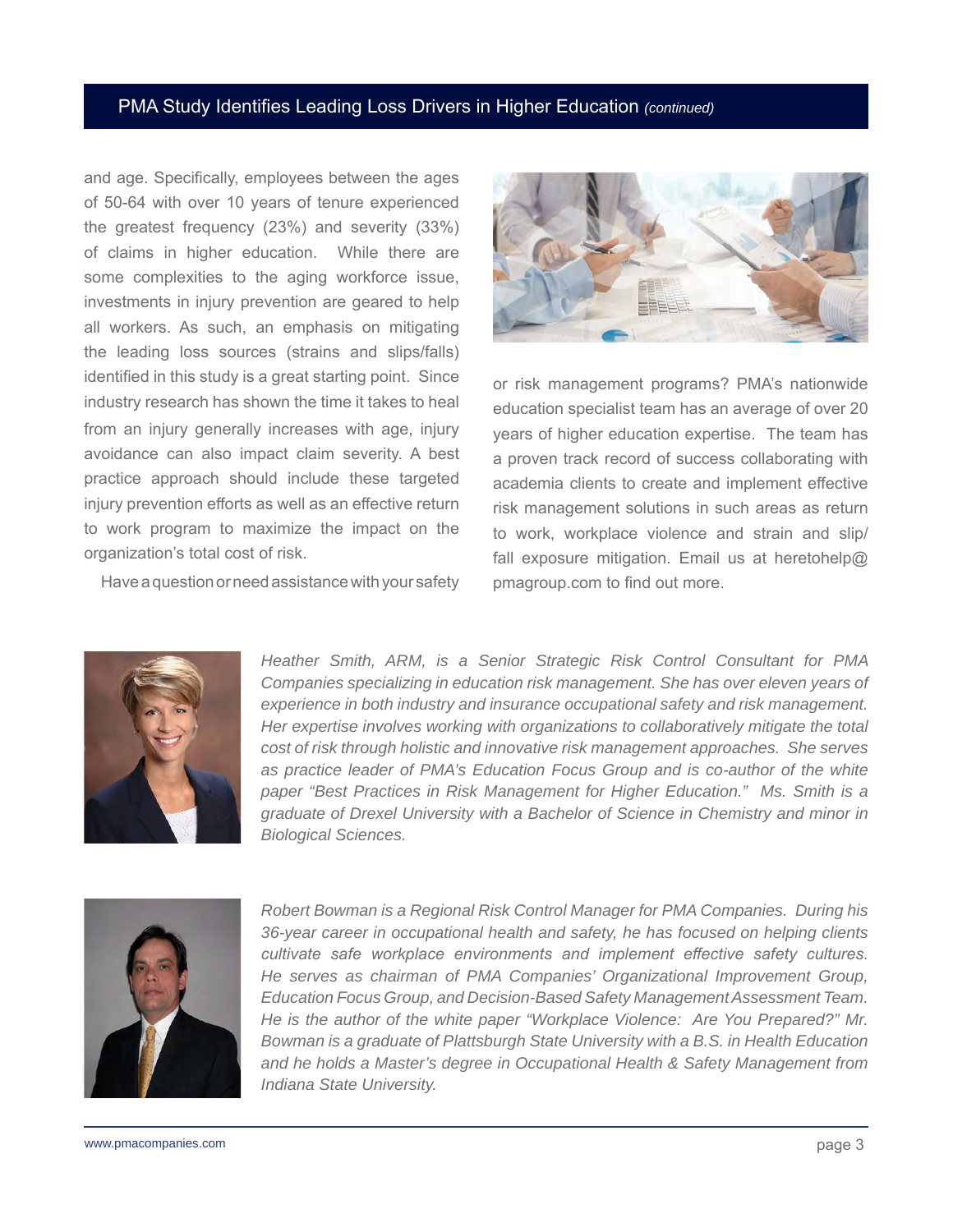# Preventing Workplace Slips, Trips and Falls in Higher Education

by Heather Smith, ARM, Senior Strategic Consultant and Robert Bowman, Regional Risk Control *Manager, PMA Companies*

 The average person takes between 3,000 and 5,000 steps a day. That's over one million steps a year! It makes sense, then, statistically speaking, that a person would eventually experience a fall at some point in his or her lifetime—with the possibility that it could occur at work. However, what if your workplace is a college or university that requires you to traverse an expansive campus and massive building complexes, walking over varying surfaces and changing elevations—in all weather conditions? Your chances of a fall might increase. This is exactly why slips, trips and falls are a leading loss driver for workers' compensation injuries in post-secondary institutions.

#### Who Is Most at Risk for Slips/Falls?

Specifically, slips/falls most commonly occur to employees in the Facilities/Grounds, Public Safety, Dining and Housekeeping departments; however, this may vary since some of these services are commonly outsourced. Facilities/Grounds and Public Safety employees typically move about campus (interior and exterior areas) continually and the exposure is exacerbated by variable weather conditions. At many institutions, the Facilities department is also the first to respond to inclement weather, applying deicing chemicals and clearing snow from walking surfaces. Dining and Housekeeping employees are often working on or around interior wet and dirty floor surfaces. In addition, Housekeeping employees often travel significant distances between buildings based on the cleaning schedule and location of trash dumpsters. In order to mitigate slips/falls on campus, it is important to understand what causes them and their contributing factors.

#### What Causes Slips/Falls?

In basic terms, a slip and fall often results from lack of friction between the sole of the shoe and the walking surface. The National Safety Council attributes up to nine million disabling injuries each year to slip and fall incidents. There are many factors that influence both interior and exterior slip and fall incidents. They include: type of flooring/walking surface materials, floor/walking surface finish, floor/walking surface construction and preventative maintenance, type and condition of the footwear being worn, liquid/ debris on the floor/walking surface (water, soil, oil, food, ice, snow, etc.), lighting, handrails, etc.



#### How Can Slips/Falls Be Prevented?

PMA successfully employs a logical and practical approach to reducing the likelihood of injuries related to slips and falls in the higher education field. This begins with a focused approach to educate and engage management in the slip/fall loss leading departments. We then share the loss trends and impact to the institution's overall cost of risk. Finally, we engage them in a best practices discussion about interior and exterior slip/fall preventive measures and practical solutions. These measures and solutions

*continued on next page*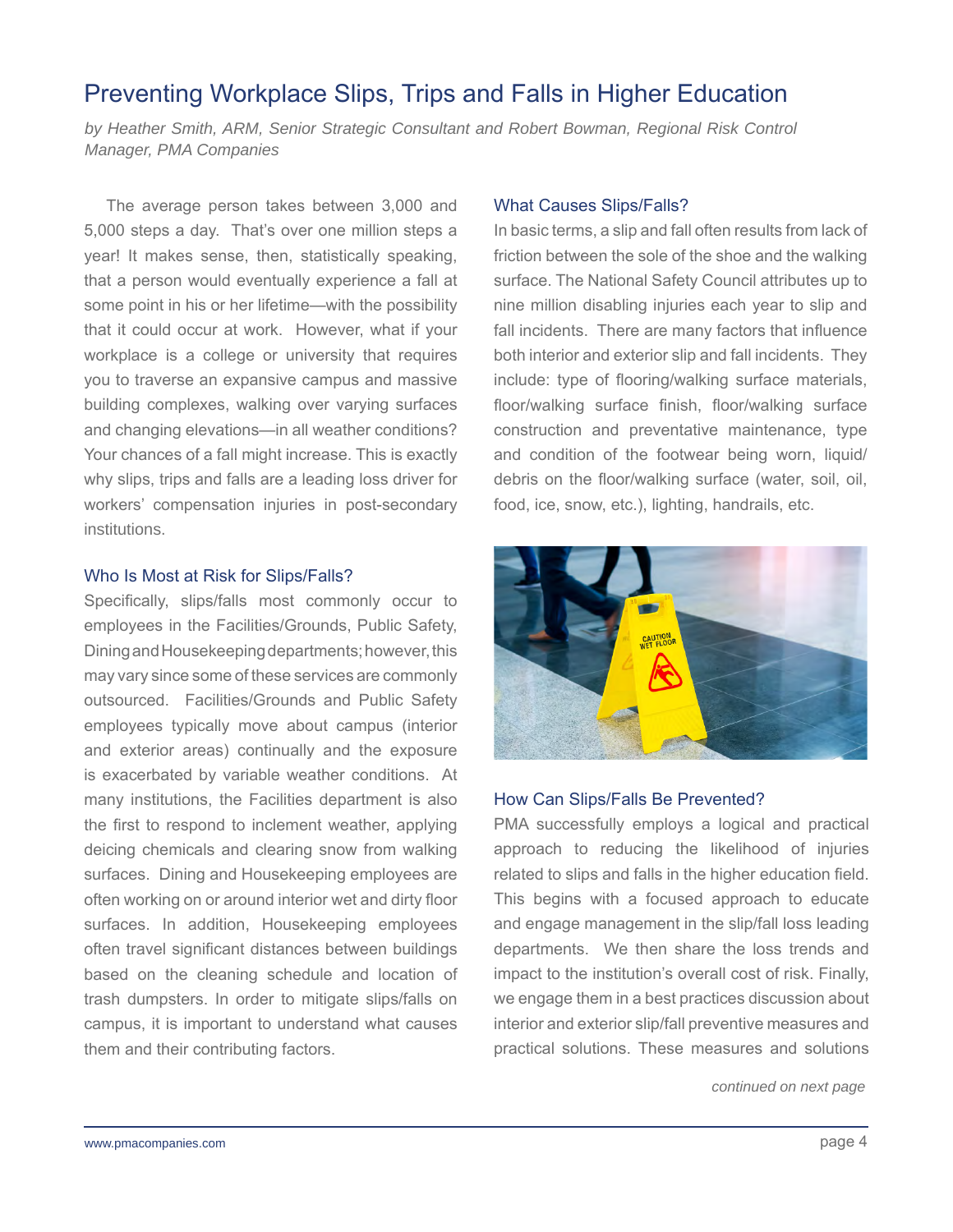#### Preventing Workplace Slips, Trips and Falls in Higher Education *(continued)*

also have the added benefit of reducing overall slip/ fall risk on campus to both students and visitors as well. Following are the topics covered in a "best practices" discussion and/or plan:

1) Identify and evaluate your floor and walking surfaces. This is the foundation of an effective slip/ fall prevention program. Formal periodic walking surface inspections throughout campus should be conducted to proactively identify slip/fall hazards. In addition, for those located in areas that experience extreme winter weather and temperatures, an additional inspection should be done with Facilities in late fall after a recent rain event to identify areas where water and ice accumulate. This information will assist in adequately purchasing and prioritizing placement of proper deicing chemicals. Lastly, a "push pin" map of prior slips/falls on campus is also an effective tool in prioritizing mitigation efforts.

2) Evaluate and determine proper methods of cleaning and maintaining all floor surfaces.Training in proper cleaning procedures (and treatment chemicals) must be provided to all employees responsible for floor cleaning. Kitchen and dining areas often require increased concentration of cleaning chemicals and the use of a brush to scrub floors. Different cleaning tools should be used in the dining area so that kitchen contaminants are not spread to the dining floor, causing it to become more slippery. Also, use of microfiber mop heads yields many benefits, including improved removal of floor contaminants, use of less cleaning product and less liquid volume applied to the floor.

3) Utilize engineering controls. This involves selecting floor or work surface materials that are appropriate for the conditions that will be present. New flooring



*The use of a microfiber mop yields many benefits, including improved removal of floor contaminants, use of less cleaning product and less liquid volume applied to the floor.*

or worksurface materials can be tested in advance using a tribometer to measure the product's coefficient of friction of sliding (when wet and dry) against recommended standards.

4) Use administrative controls. Facilities should review cleaning procedures to verify they are having the desired impact on the walking surfaces. Consider the frequency of cleaning, adequacy of the cleaning procedure, quality and compatibility of cleaning products, use of wet floor signs, and prompt reporting and cleaning of spills. A formal spills policy should also be developed and reviewed with employees upon hire and annually. It should include: who to call, how to protect a spill, location of wet floor signs and spill clean-up supplies as well as how to properly clean up spills.

5) Implement a footwear policy. A footwear policy should include the institution's dress code requirements, specific department footwear *continued on next page*